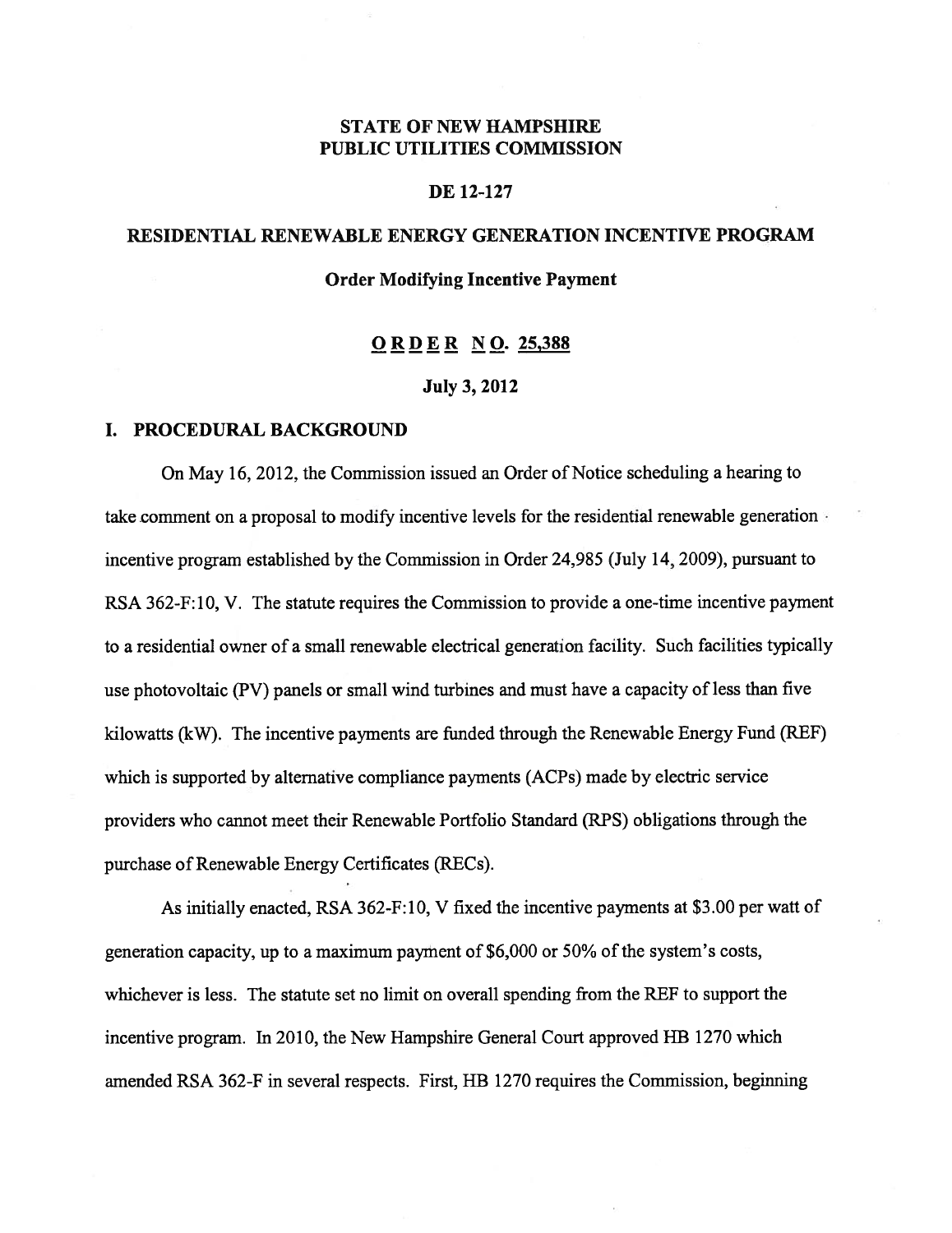July 1, 2010, to reasonably balance overall expenditures from the REF between the residential and non-residential sectors based on the proportion of electricity sold at retail to each sector. RSA 362-F:10, X. In addition, HB 1270 limits overall funding from the REF for the small residential renewable generation incentive program "to a maximum aggregate payment of 40 percent of the fund over each 2-year period commencing July 1, 2010." RSA 362-F;10, VI. Finally, HB 1270 authorizes the Commission "[f]or good cause . . . after notice and hearing, by order or rule, [to] modify the program, including reducing the incentive level, created under RSA 362-F:l0, V." RSA 362-F:10, IX.

In response to the various requirements of HB 1270, the Commission opened Docket DE 10-194 in 2010. Following that proceeding, which included the receipt of public comment on modification ofthe residential installation incentive level, the Commission reduced the incentive payment from \$3.00 per watt to \$1.25 per watt, and the maximum system payment from \$6,000 per year to \$4,500 per year. See Order 25,144 (September 15, 2010).

In its Order of Notice in the instant docket, the Commission stated that it had earlier approved a budget of \$927,964 for the residential renewable generation program for the state fiscal year (FY) 2012, which ends on June 30, 2012. On March 26, 2012, Staff filed a memorandum with the Commission stating that the balance of the unobligated funds dedicated to the residential incentive program had fallen below \$50,000. Staffrecommended that, once the balance of the unobligated funds approached \$10,000, the Commission suspend the issuance of incentive payments and establish a waiting list for new applications for the residential renewable generation incentive program. The Commission responded by issuing a secretarial letter on March 27, 2012 which created a waiting list for the program. In that letter, the Commission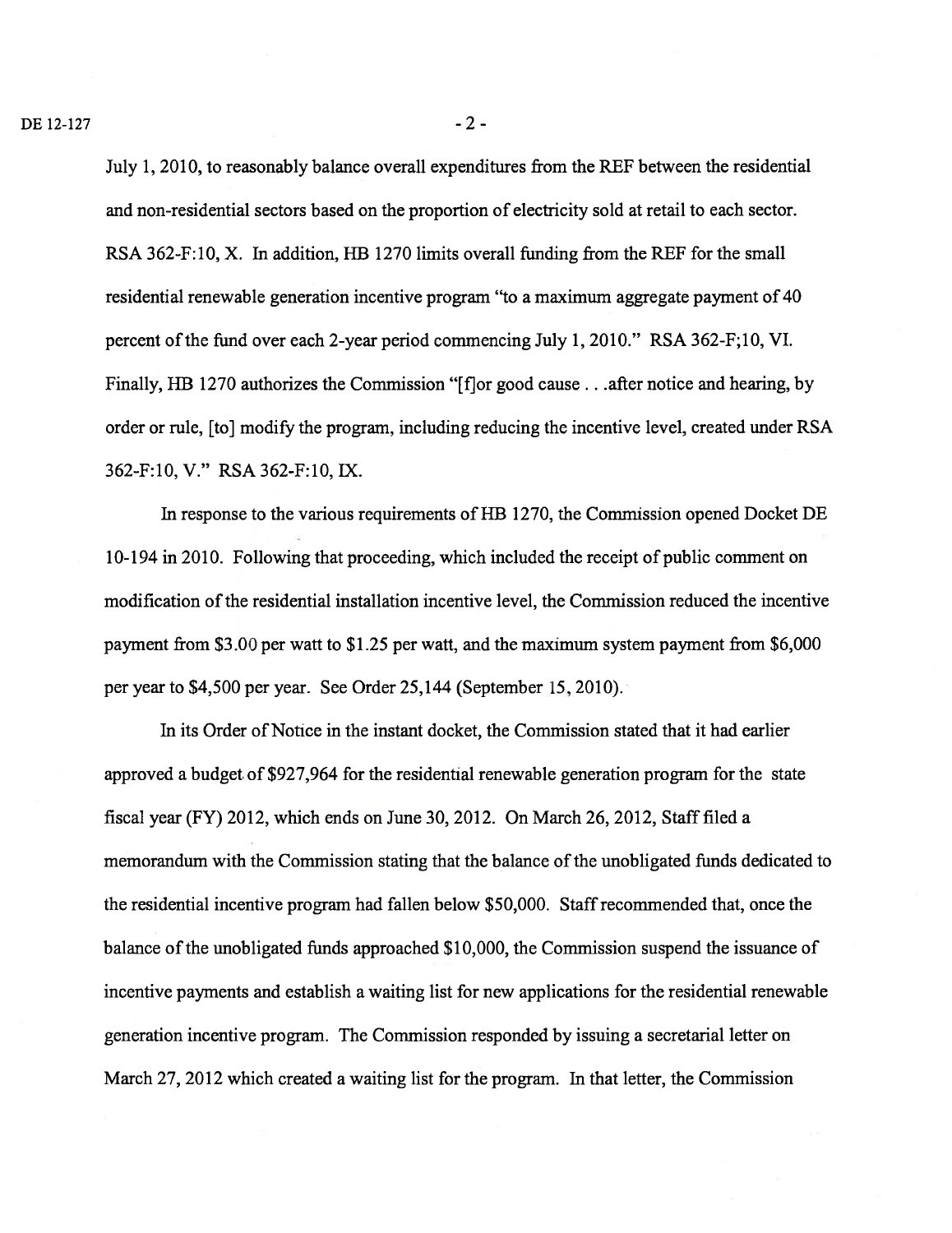reiterated that applications received prior to the time that funds available for the residential incentive program approached \$10,000 would receive incentive payments, and those received after such time would be placed on a waiting list, from which payments would be made on a first-come first-served basis when new funds became available.

In the May 16, 2012 Order of Notice, the Commission noted the continued broad interest in the residential renewable generation incentive program. In consideration of assuring that there are available REF monies to support participation in the program and given the statutory limitations on the overall use of REF monies for the residential incentive program, the Commission proposed to reduce the incentive payment from the current level of \$1.25 per watt to \$0.75 per watt, and to reduce the overall per-system maximum from \$4,500 to \$3,000, or 50% of the total system cost, whichever is less. The Commission also scheduled a hearing for June 7, 2012 to take public comment on the proposed modification, and said it would receive public written comment until June 14, 2012. Staff filed written comments on June 13, 2012. No other written comments were filed with the Commission.

#### II. PUBLIC COMMENT HEARING

Four PV system installers and Staff attended the public comment hearing on June 7, 2012. Of the four, two installers, Fuat Ari of Bright Light Solar and Pablo Fleischmann of Green Energy Options, expressed opposition to the proposed modification of the incentive payment and requested that incentive payment remain unchanged. Mr. Ari suggested that the Commission should transfer money from the commercial and industrial program to the residential program.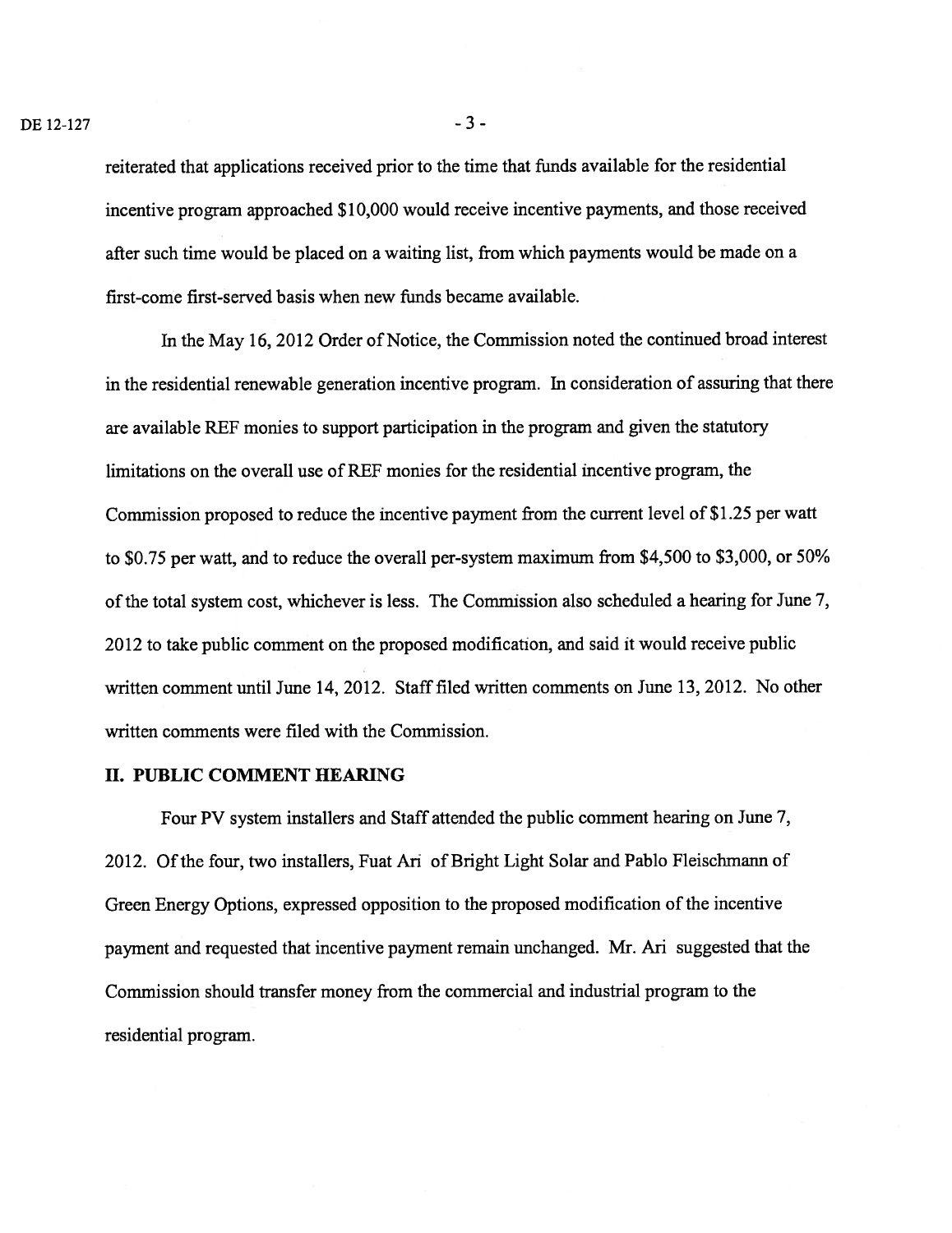The two other installers who presented comment at the public hearing, Dan Clapp of Revision Energy and Mark Weissflog of KW Management, expressed support for the change. Mr. Clapp said that the industry was interested in consistency in funding and the availability of funds for more homeowners. He said that the price of photovoltaics has declined and that the incentives should be reduced as the market transforms. Mr. Weissflog said that while the proposed reduction is a slight disincentive to residential customers, he believed that the continuity of the program throughout the year was important. Mr. Weissflog said that he did not disagree with the proposed change of the payment to \$0.75 per watt, but he recommended that the Commission reduce the overall system maximum from \$4,500 to \$3,750. According to Mr. Weissflog, if the maximum payment were \$3,750, the rebate incentive would be maximized for systems with a capacity of 4.99 kW, the maximum size allowed under the program. Mr. Clapp concurred with Mr. Weissflog's recommendation.

At hearing Staff said that it recommended the reduction of the incentive payment to \$0.75 per kW with an overall system maximum payment of \$3,000 because it would stretch the REF money available for the renewable generation incentive program and thereby provide program continuity for the installers. The Staffstated that reducing the incentive payment would also be consistent with the trends in other states.

At hearing, the Commission asked Staff to develop some budget assumptions and evaluate the number of systems that could be installed at various incentive levels to evaluate the merits of increasing the overall system cap from the proposed cap of \$3,000. Staff provided its analysis and final recommendations in a memorandum filed on June 13, 2012. In that memorandum, Staff said it remained convinced that it was appropriate to reduce the payment per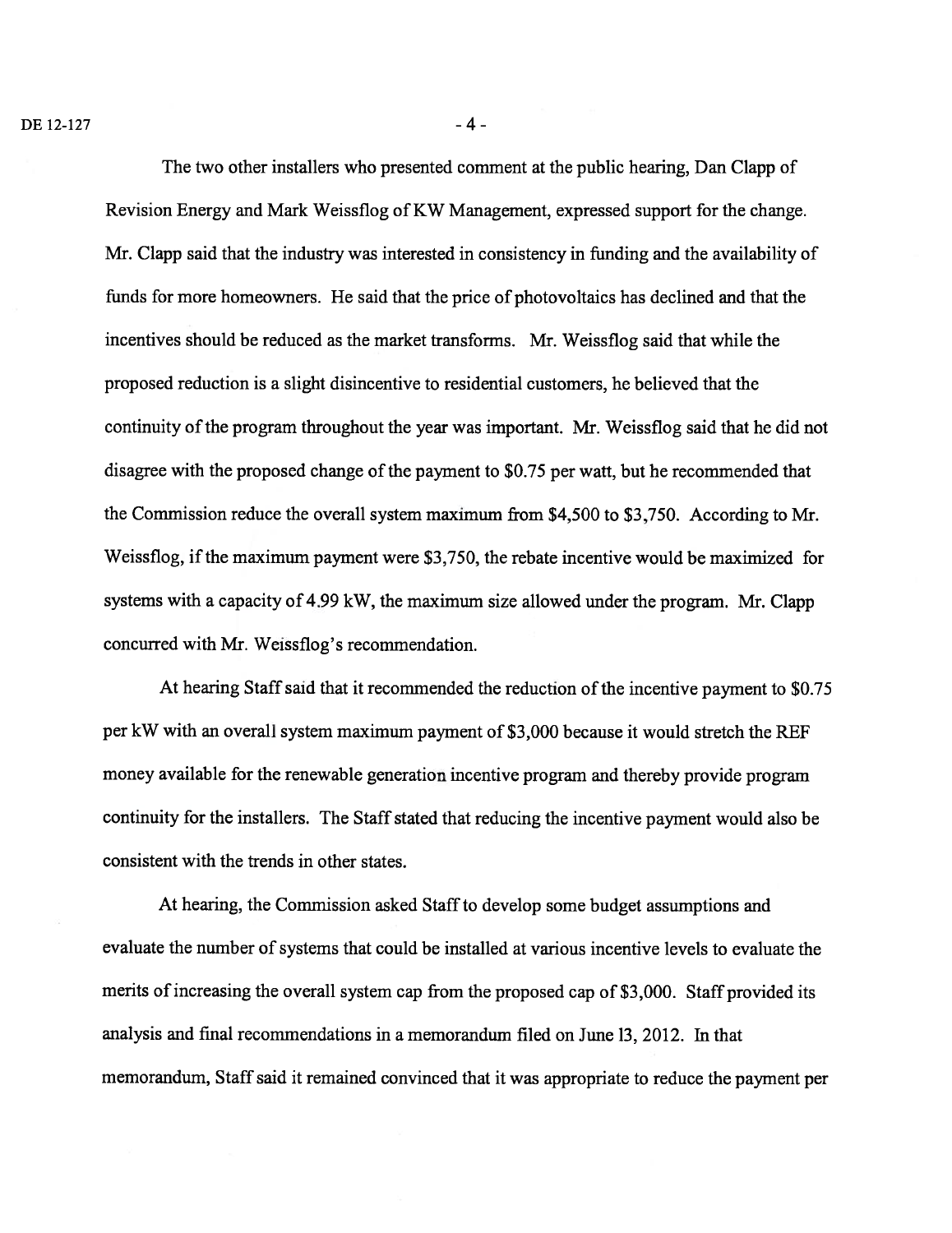watt from \$1.25 per watt to \$0.75 per watt. With respect to the system maximum, however, Staffrecommended that the Commission reduce the maximum payment from \$4,500 to \$3,750 for system or 50% of systems costs, whichever is less.

In its memorandum, Staff provided its evaluation of the number of systems that could be funded assuming a system maximum payment of \$3,000, \$3,500, \$3,750 and \$4,000. In evaluating the various scenarios, Staff assumed that the budget for the residential incentive payment program for FY 2013 would be the same as for FY 2012, or about \$981,000. Staff reported that applications in past years ranged from 180 to 220 systems per year; and that the average size of a residential PV system is 4 kW. Staff also assumed that the 35 applications then currently on the waiting list would be provided a system average incentive payment of \$4,300, which would obligate  $$215,000$  of the estimated budget. To summarize its analysis, Staff provided the following table to illustrate the number ofsystems that could be funded by the various assumed maximum payments:

| Rebate per Watt | System Cap | # of systems<br>funded |
|-----------------|------------|------------------------|
| \$0.75          | \$3,000    | 255                    |
| \$0.75          | \$3,500    | 219                    |
| \$0.75          | \$3,750    | 204                    |
| \$0.75          | \$4,000    | 191                    |

Staff concluded that reducing the rebate from \$4,500 per system to \$3,750 would provide the best result. Staff stated that all else being equal, a system cap of  $$3,750$ , or 50% of the system cost, whichever is less, would allow the program to fund 204 rebates in FY 2013; this strikes a reasonable balance between providing an adequate incentive and conserving limited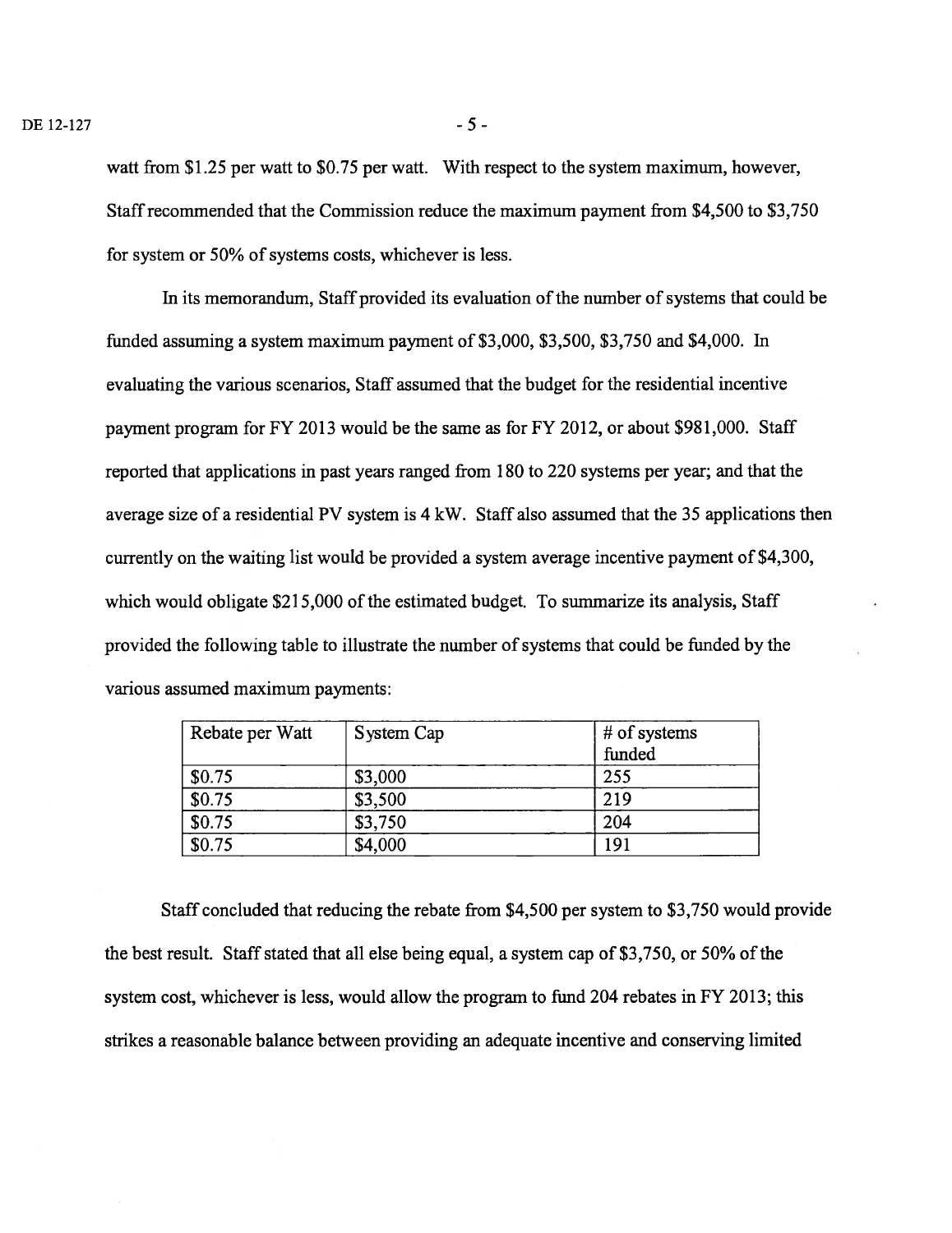program funds. Staff pointed out that two of the installers presenting public comment at the hearing agreed with this recommendation.

#### III.COMMISSION ANALYSIS

We have considered the public comment at hearing and Staff's June 13, 2012 recommendation. Based on that review, we have determined that it is appropriate to reduce the incentive payments as follows: from \$1.25 per watt to \$0.75 per watt, and from \$4,500 to \$3,750, or 50% of a system cost, whichever is less, as the maximum system payment. In so doing, we considered the comments at the public hearing that reducing the overall maximum system payment from \$4,500 to \$3,000 was too large a decrease to work well in the market. In general, we find that reducing the incentive is consistent with the trend in other states and will help mitigate the need to stop the program and suspend processing applications. Importantly, reducing the residential renewable generation payments will allow the REF funds available for the residential generation incentive program to be stretched over a greater number of systems.

We direct this change to be effective with applications received on and after July 3, 2012. Applications hand-delivered or post-marked on or before July 2, 2012 will be eligible for the \$1.25 per watt incentive payment up to a maximum of \$4,500, or 50% of the system costs, whichever is less, subject to the availability of funds. Applications hand-delivered or postmarked on and after July 3, 2012 will be eligible for a rebate of \$0.75 per watt up to a maximum of \$3,750 or 50% of eligible system costs, whichever is less, subject to fund availability.

The waiting list established by the March 27, 2012 Secretarial Letter will continue until such time as the Commission establishes a budget for the residential renewable generation incentive program for state fiscal year 2013.